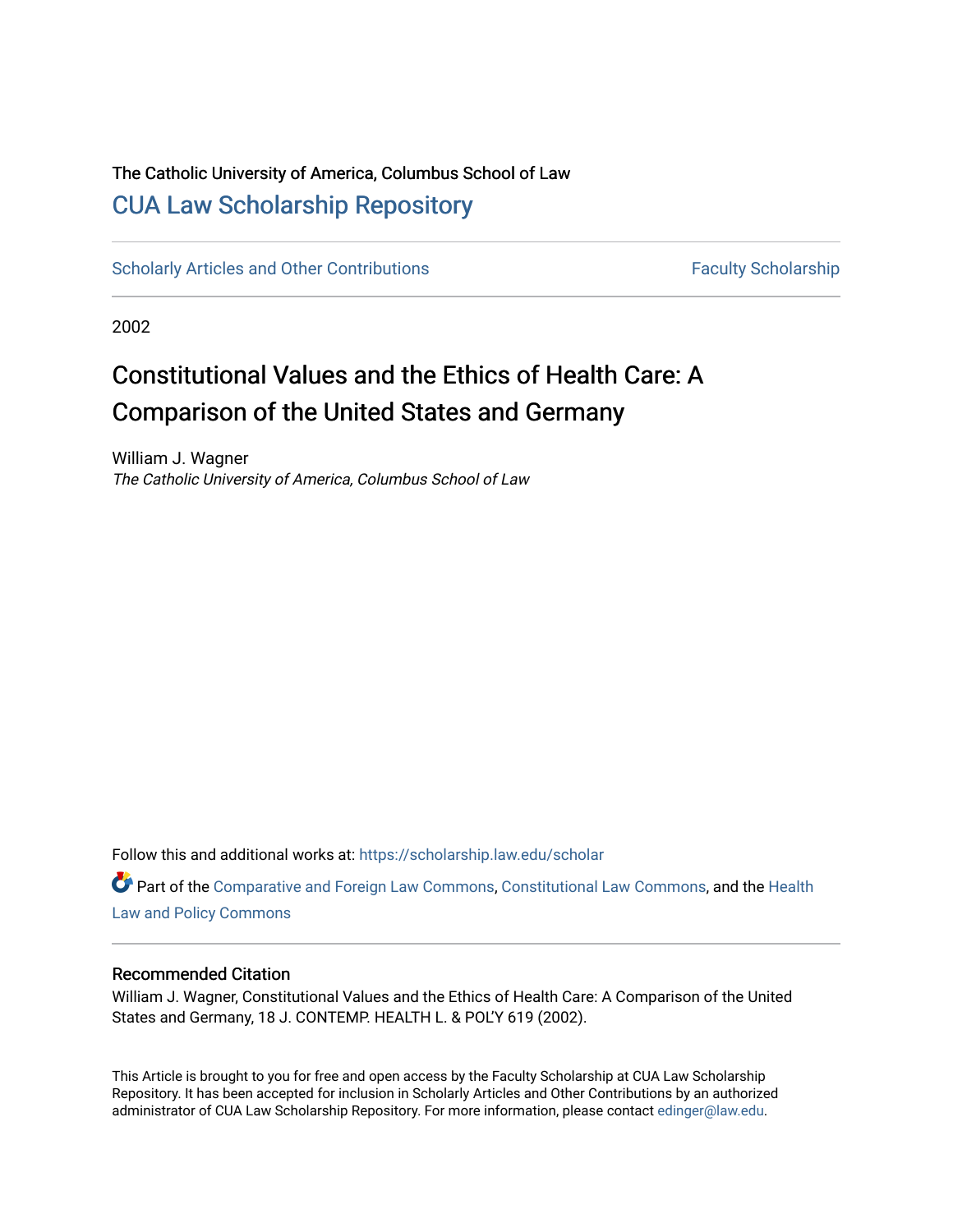# CONSTITUTIONAL VALUES AND THE **ETHICS** OF HEALTH CARE: **A** COMPARISON OF THE UNITED STATES AND GERMANY

# *William Joseph Wagner*

A variety of causes – economic, social and political – have introduced a new era in health care. Those participating in the delivery of health care services in this new era are in need, more than ever, of the foundation and direction which a sound ethics supplies. At the same time, the press of market forces and resulting changes in economic forms of organizing the delivery of health care services mean that even the most basic ethical principles must be reformulated and promulgated anew, and concrete moral dilemmas accompanying rapid innovation in medical technologies call for an unprecedented stream of specific and detailed answers to new ethical problems. Nor can society delegate the task of renewing an ethics of health care to a sub-specialty of professional ethics. (These developments place at issue the integrity of a web of societal relationships, which are sufficiently far reaching in extent to put at stake society's basic commitment to remaining a moral and political association.) The litigation of legal disputes in the delivery of health care services will eventually lead our courts to adjudicate the role of constitutional values as a foundation for a societal-sanctioned ethics of health care. Gradually, the law will institutionalize some resolution of the ethical issues arising with the new era in health care. For better or worse, that legal resolution will bring with it a re-interpretation of our system of constitutional values.

In the first section, this essay will consider questions the new era in health care poses for a health-care ethics of ends. The second section will address the question this emerging era raises for a health-care ethics of duty. Under the rubric of an ethics of ends, the essay examines, more particularly, the ends of health and efficiency. Under that of duty, it addresses the duties of respect for the dignity of the human person; respect for the covenant of treatment; and respect for justice in distribution. In each case, it seeks to identify the basis for an adequate response in the constitutional orders of the United States and Germany.

The purpose of the essay is to offer an account of the contemporary challenges to an adequate ethics of health care, and to draw the reader's attention in very broad outlines to the framework that exists in American constitutional law for considering them. In the course of so doing, it seeks to point, in general terms, to contrasting elements in German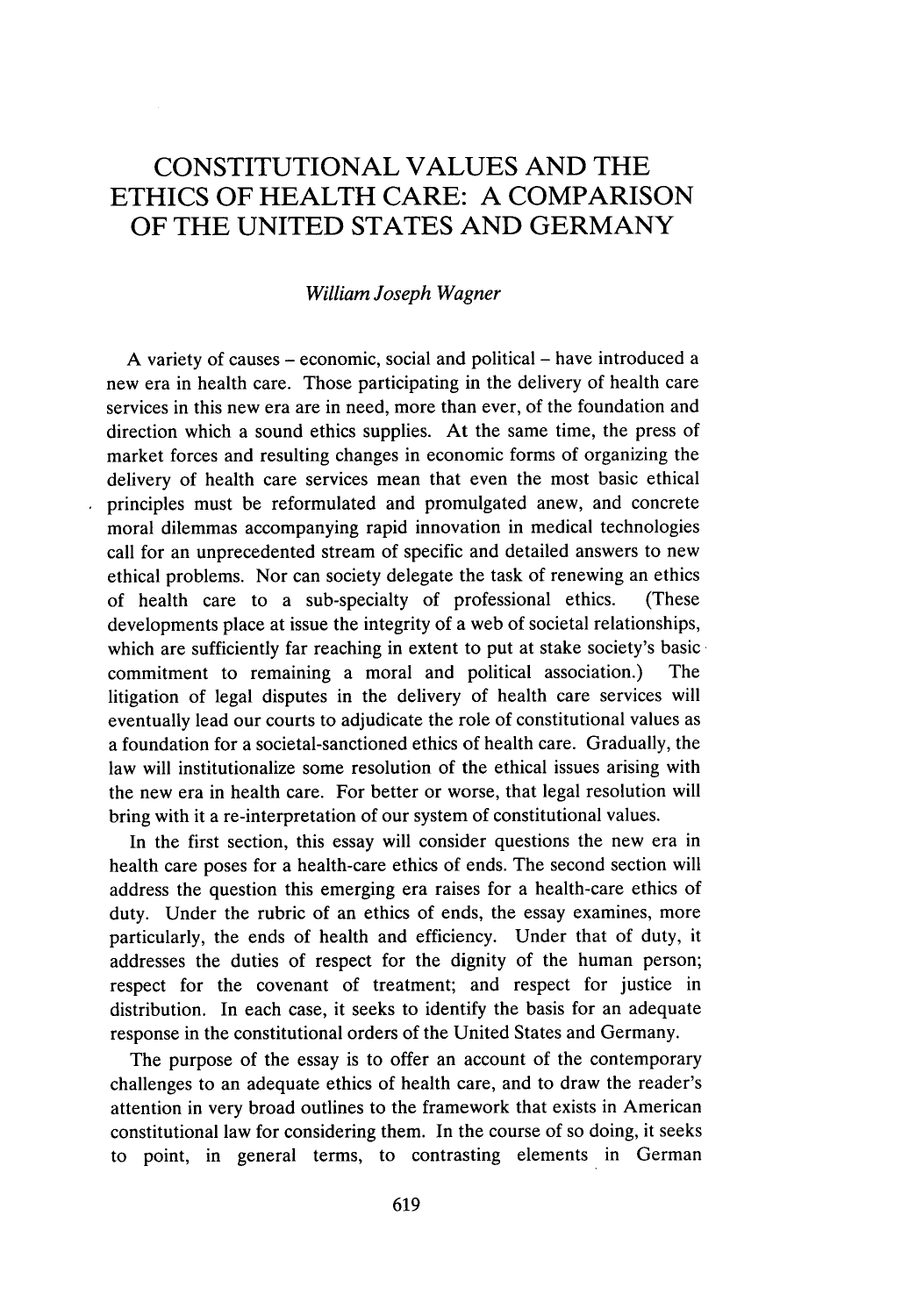constitutional law. The essay intends to provide a basis for evaluating responses to the present situation in American health care, with general reference to the potential role of the German constitutional order as a source of insight in comparative law, which might enhance, in its own distinctive way, the prospects of success of American jurists, ethicists and policymakers, as they seek to formulate a health care ethics for a new era.

# I. AN ETHIC OF ENDS IN **HEALTH** CARE

#### *A. The End of Life and Health*

The most fundamental ethical challenge which contemporary health care places before society is the search for an adequate definition of health as the *end* or goal of medicine. The logic, order and proportion of ethical reasoning depend on attending to some coherent purpose. If the purpose is incoherent, so, of necessity, will be the ethics. What is needed is an understanding of life and health as forming an objective, thereby distinguishing medicine from other activities. At issue is society's capacity to recognize life and health as goods, which are distinctive in themselves. At issue is our capacity to recognize patterns in biology as the source of objective moral benefits'forming a starting point for human decision and action. Such capacities are essential, not only to defining goals, but to recognizing when we have done all we can to attain our ends and when the time has come to stop investing in a given plan of action.

A contemporary tendency is to view health as no more than an incidental means, and the fact of biological integrity as no more than a virtually random opportunity, to other, purely elective, ends. From this angle, medicine becomes a mere biological technique. Where the ethicist loses the ability to recognize patterns in biology as an objective measure of human benefit – say a human conception or progress of an individual person within the natural aging cycle - he or she loses his or her ability to chart the mean of due action. In such a world, the agenda of health care becomes one of commensurating among aggregations of preferences. Actions become a matter of securing the marginal enhancement of an individual's hopes and an allaying of his or her fears. Since it does not refer to the good, in any substantive sense, the scope of health care becomes boundless, and a common measure of medicine's satisfactory progress becomes impossible.

#### *B. Life and Health as Values in the Constitutional Order*

The order of American constitutional values militates against .the recognition of life and health as distinctive values. With the exception of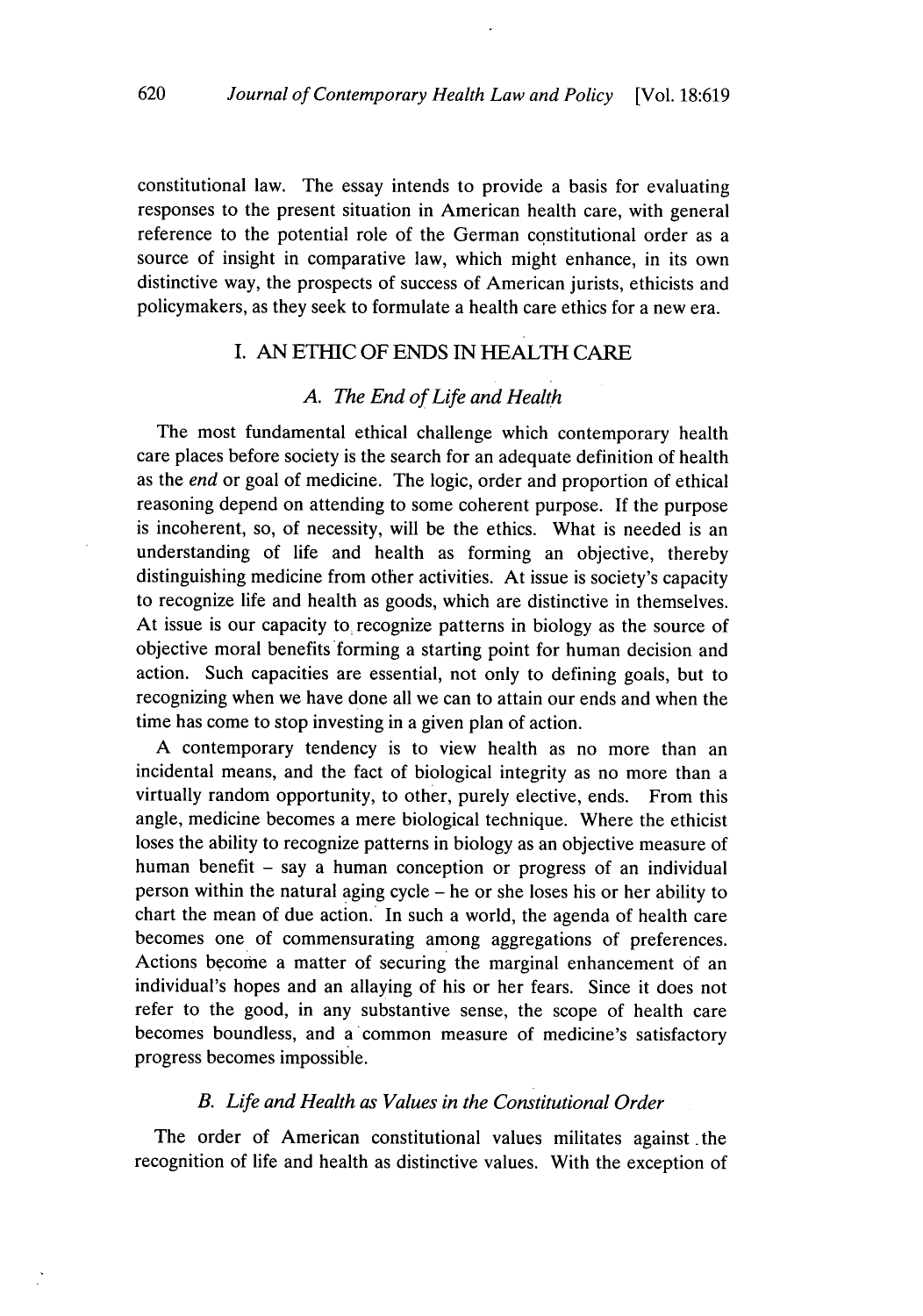the protection of individual liberties, American constitutional law generally safeguards an allocation of power which is deemed to further the effective formation of political communities and ensure the conditions of maximal individual freedom, leaving it to the market to affirm what constitutes value in any substantive sense. In this framework for the distribution of power and liberty, life and health are values essentially because individuals or society elect to value them as such. That "life" may not be taken without due process of law, for example, is more a protection of autonomy, and less one of the substantive enjoyments of life. In the *Casey* decision, the plurality opinion emphasized that "at the heart of liberty is the right to define one's own concept of existence, of meaning, of the universe, and of the mystery of human life."' Among liberal justices, this mode of considering value tilts towards justifying broad legislative power to advance elective goals. Thus in his dissent in *United States v. Lopez, <sup>2</sup>*Justice Stephen Breyer argues that the means-oriented reasoning of economics subsumes virtually the entire field of legislative deliberation, so that local education comes within the purview of the federal congress as "commerce." While, at the same time, in his majority opinion in the case, the conservative Justice William Rehnquist denies that education comes within the scope of congressional power, asserting that it is a value distinct from commerce.<sup>3</sup> Significantly, the conservative no less than the liberal justice ascribes value to education by reference to the power to control it, imputing this power to state rather than to federal legislators. In distinguishing education from commerce, he sticks to a semantic parcing of the text of the Constitution, prescinding from any ontological analysis of a distinction in the natures of education and commerce.

Within American constitutional law, if the ethics of health care are to find their way to a sound definition of life and health as intrinsic ends, it is not likely to be with the help of the judiciary as the protector of constitutional values, but rather with the assistance of the legislature, whether it be, federal or state, where legislative power is deemed toreside. If one assumes that people are more often than not basically reasonable, reliance on the legislature has the virtue of incorporating the healthy moral instincts of the people's elective representatives and their practical judgments as they confront the dilemmas on the cutting edge of contemporary experience. The less helpful side to relying on the

<sup>1.</sup> Planned Parenthood v. Casey, 505 U.S. 833, 851 (1992) (holding that a state may not impose an "undue burden," which is a substantial obstacle in the path of a woman seeking an abortion).  $\mathcal{L}$ 

<sup>2. 514</sup> U.S. 549 (1995).

*<sup>3.</sup> Id* at 561-62.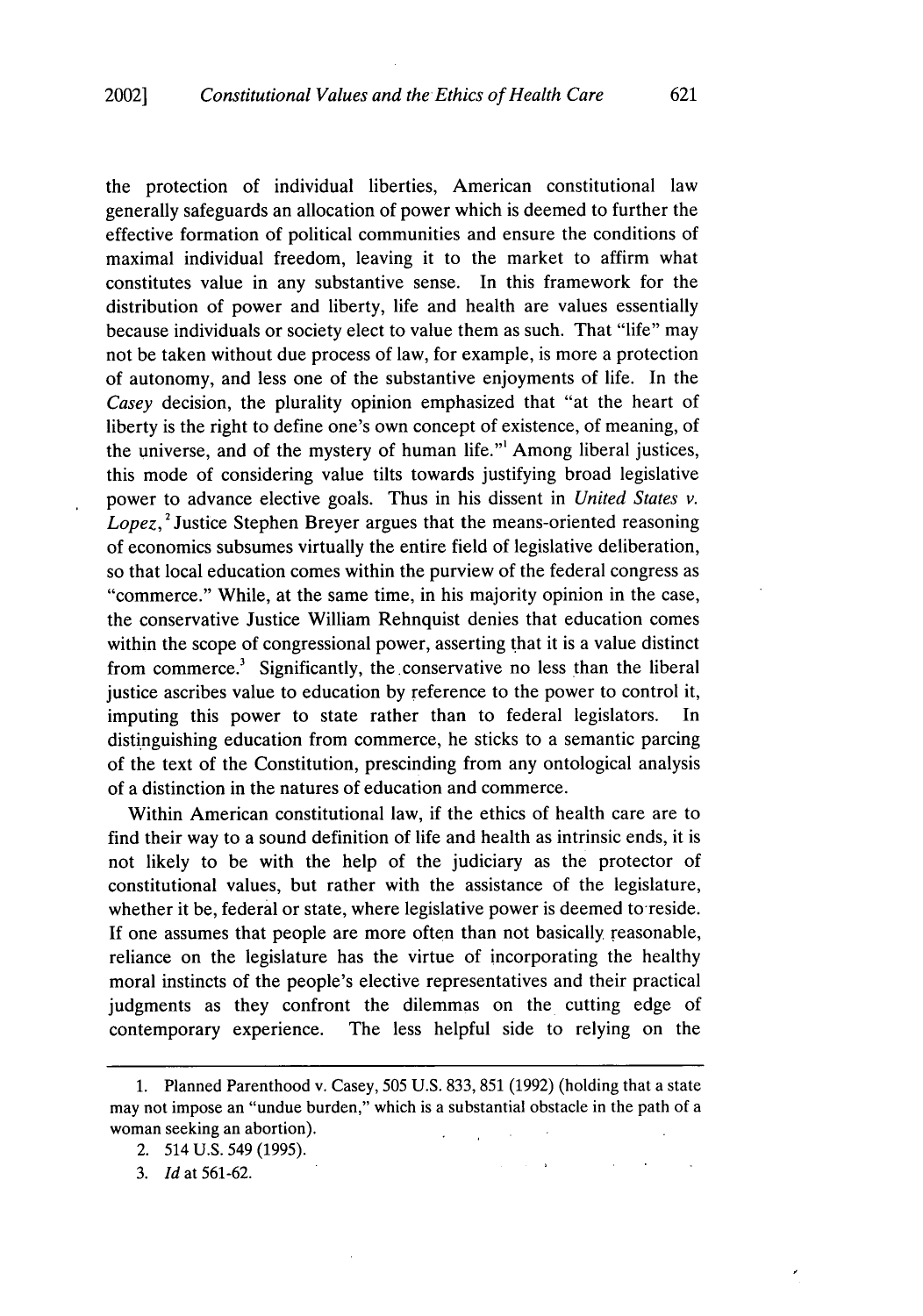622

legislature in this manner is that it tends to reduce all substantive values to the expression of preference or will, which results in terms of value losing their capability of supplying society with an enduring moral direction.

One notes that the German constitution differs from the American in referring to objective human values. It acknowledges the dignity of the person as inviolable.<sup>4</sup> And, it recognizes the social nature of the state.<sup>5</sup> German courts accordingly recognize that the values of life and health are constitutive of both the good of the individual and of the social order, and are essential references, as well, in validating their own constitutional authority to engage in the adjudication of the issues before them. In this regard, German courts, in contrast to American, can be expected to seek to reinforce normative conceptions of life and health as ends which lend direction to health care ethics. The cost of the German approach is a certain rigidity in societal institutions, making them less responsive to the human instinct for seizing practical advantages under evolving social circumstances. If the American medical profession were equipped within American society to advance a substantive vision of life and health as ends guiding health care, the American constitutional mentality favoring formal respect for elective preferences might be more credible. Under existing circumstances, the prospects of an adequate ethics of health care would appear to be more sanguine as it is likely to evolve under the German model. American jurists would do well to continue to study the solutions German courts and the German parliament eventually reach on ethical questions arising in contemporary health care.

# *C. The End of Efficiency*

The second basic end that gives health care ethics its basic direction is that of efficiency. As the saying goes, "waste not, want not." Health care planning revolves around the goal of the cost-effective coordination of the many diverse means available to modern medicine – pharmaceuticals, hospitalization, diagnostics, monitoring, and therapeutic protocols - within the treatment of a single patient. The multiplicity of transactions that occur when implementing a treatment plan for a single patient introduces as many openings for the entry of inefficiency. Excluding such inefficiency becomes an overriding concern for the planner. In addition, the planning of delivery of medical services requires a formula for the allocation and

<sup>4. &</sup>quot;Human dignity shall be inviolable. To respect and protect it shall be the duty of all state authority." GG Art. 1 (F.R.G).

<sup>5. &</sup>quot;The federal republic of Germany is a democratic and social federal state." GG Art. 20(1) (F.R.G).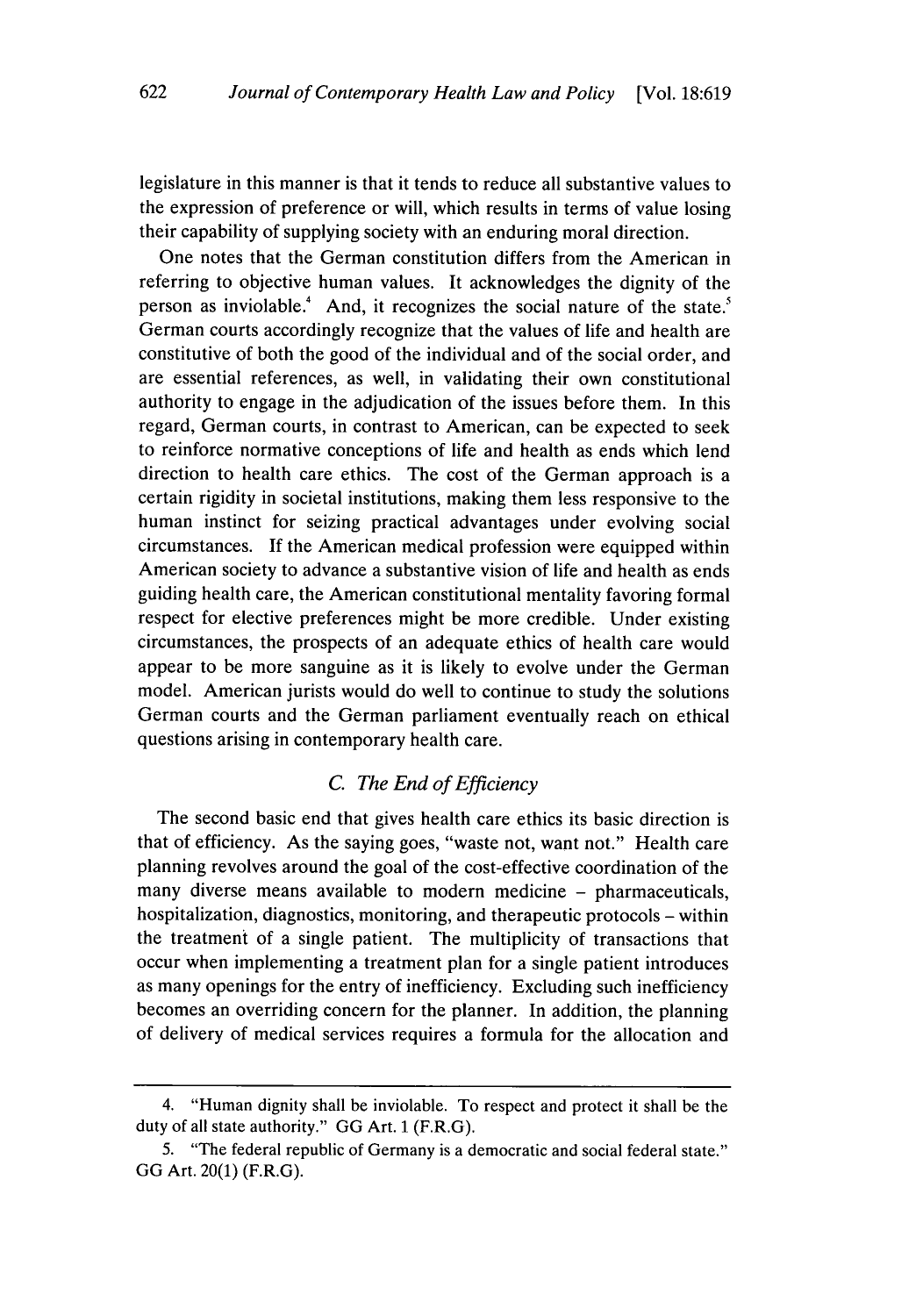distribution of resources across populations. The distributive function introduces the possibility of spreading risks and costs as a source of the efficiency flowing from shared means and from predictable outcomes.

At one time, the physician in direct consultation with the patient was thought to make nearly all of the ethically sensitive judgments about the patient's care. But as the differentiation of roles, functions, and technologies has progressed in medicine, and as decisions about the allocation of resources within medicine has become more centralized, ethically sensitive judgments, once formulated wholistically within the immediate doctor-patient relationship have been splintered and scattered across a grid of relationships remote from direct contact with the patient. More often than not, they are reached based on general policy judgments regarding patterns of general distribution and about the generic value of ends and means, rather than as treatment decisions. Providers making these judgments may not be legally accountable to the patient due to the absence of contractual privity. Under the American model, in which health tends to be the subject of more than one market transaction, economic pressures have led to the vertical integration of functions in managed care.

As measured by its claim to deliver complex and advanced medical treatment to large numbers of people who could not otherwise receive it, managed care deserves a fair hearing. At the same time, such systems may need to be limited or even rejected, whenever their quest for efficiency oversteps its bounds at the expense of the moral autonomy and integrity of the physician. Wherever efficiency comes into view, it always pays to ask, *"whose* values are to be efficiently advanced?" There is the danger that delivery of health care services in the mode of managed care will unacceptably undermine the ethical minimum of autonomy required for the physician, or freedom for the patient in the choice of physician or form of treatment. This is also the danger, currently pressing, that it will unacceptably undermine the autonomy of the patient's moral community seeking to minister to its members in accordance with the tenets of their faith. Hospitals run by the Adventists or Catholics become vulnerable to a concept of health care being imposed upon them in violation of their fundamental tenets. Thus, the danger arises that efficiency will be won, within a standardized relationship of health care delivery, at the cost of other forms of social relationship grounded in covenants and commitments, essential to the identity of the patients, and contributing to the moral resources and integrity of the society.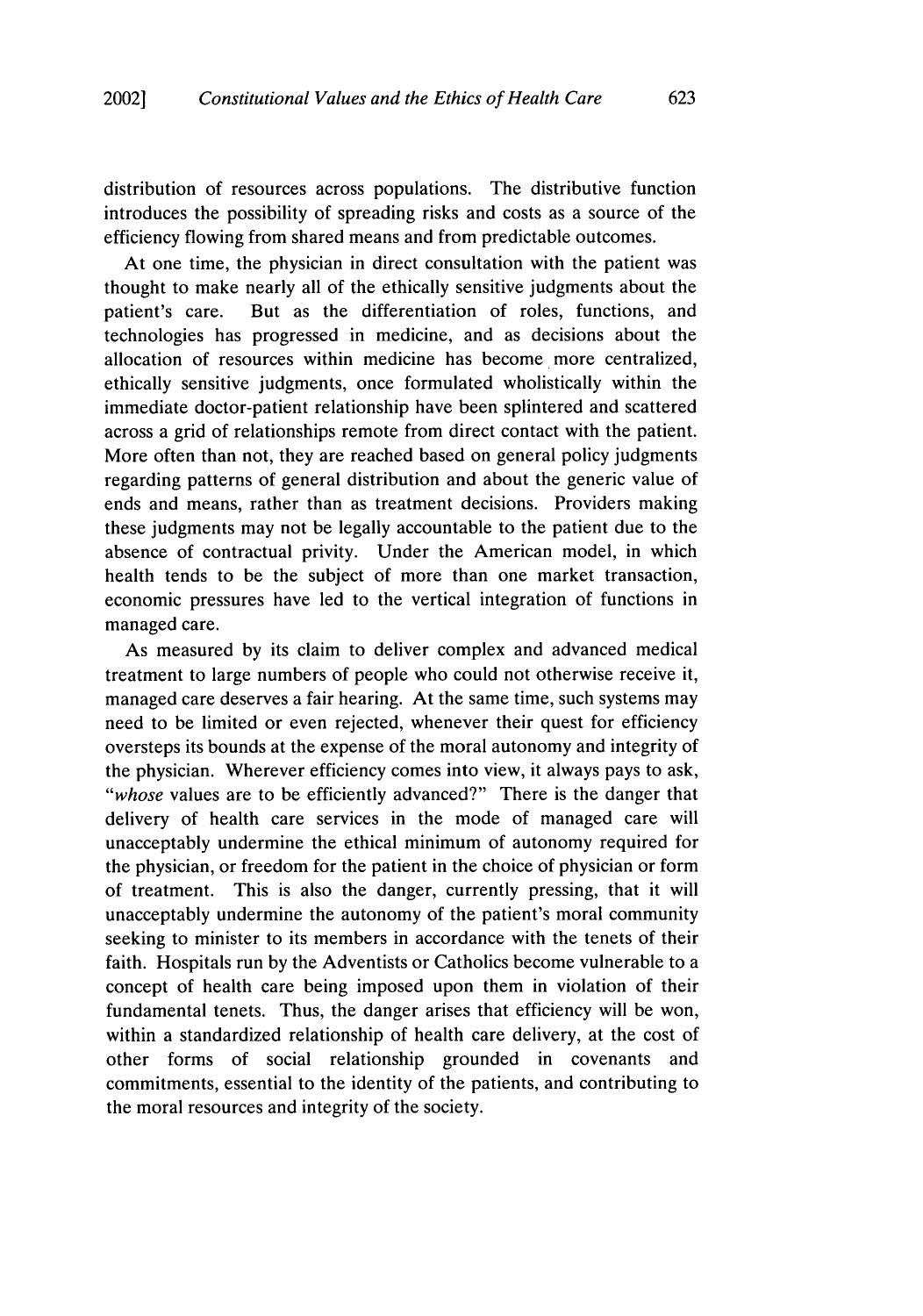#### *D. Efficiency as a Value in the Constitutional Order*

Within the American constitutional order, the First Amendment can be read as advancing the value of efficiency as an end in itself. Unencumbered competition among ideas in the "market place of ideas" can be seen as maximizing wealth. $6$  Bars on commercial advertising by professionals are *prima facie* illegitimate.<sup>7</sup> The Commerce Clause advances efficiency by mandating federal action in furtherance of economic optimalization and by barring state action interfering with interstate economic activity.<sup>8</sup>

The hierarchy of values within the American constitutional order sometimes subordinates efficiency to other values. This relativization serves as a check on the untrammelled pursuit of efficiency within the American system. Life and health, as developed above, do not function with sufficient clarity as constitutional values to constitute such checks. Rather, the clearest such check is the priority the Constitution gives to individual liberty under the equal protection and due process clauses of the fourteenth amendment. The Supreme Court has recognized, for instance, the patient's right to informed consent, as a constitutional value.<sup>9</sup> This limitation may come into play in legal disputes over legal care decisions in a manner which checks the value of mere efficiency.

<sup>6.</sup> Abrams v. United States, 250 U.S. 616, 630 (1919). (In the words of Oliver Wendell Holmes, Jr., "[Wjhen men have realized that time has upset many fighting faiths, they may come to believe even more than they believe the very foundations of their own conduct that the ultimate good desired is better reached by free trade in ideas - that the best test of truth is the power of the thought to get itself accepted in the competition of the market...").

<sup>7.</sup> Va. State Bd. of Pharmacy v. Va. Citizens Consumer Council, Inc., 425 U.S. 748, 762 (1976) (holding that commercial speech consisting of truthful information about entirely lawful activity is protected under the First Amendment).

<sup>8.</sup> On the scope of federal commerce power, *see* N.L.R.B. v. Jones & Laughlin Steel Corp., 301 U.S. 1, 37 (1937) (holding that intrastate activity may not be federally regulated as interstate commerce unless it has a close and substantial relationship to interstate commerce); on restrictions on the power of states even incidentally to regulate in a way which impedes interstate commerce, *see* S. Pac. Pacific Co. v. Ariz., 325 U.S. 761, 767-769 (1945) (holding that a safety measure that puts a significant burden on interstate commerce violates the commerce clause).

<sup>9.</sup> Cruzan v. Dir., Mo. Dept. of Health, 497 U.S. 261, 269-273 (1990) (reasoning that a competent adult has a constitutionally protected liberty interest in not being forced to undergo unwanted medical procedures, including life sustaining measures).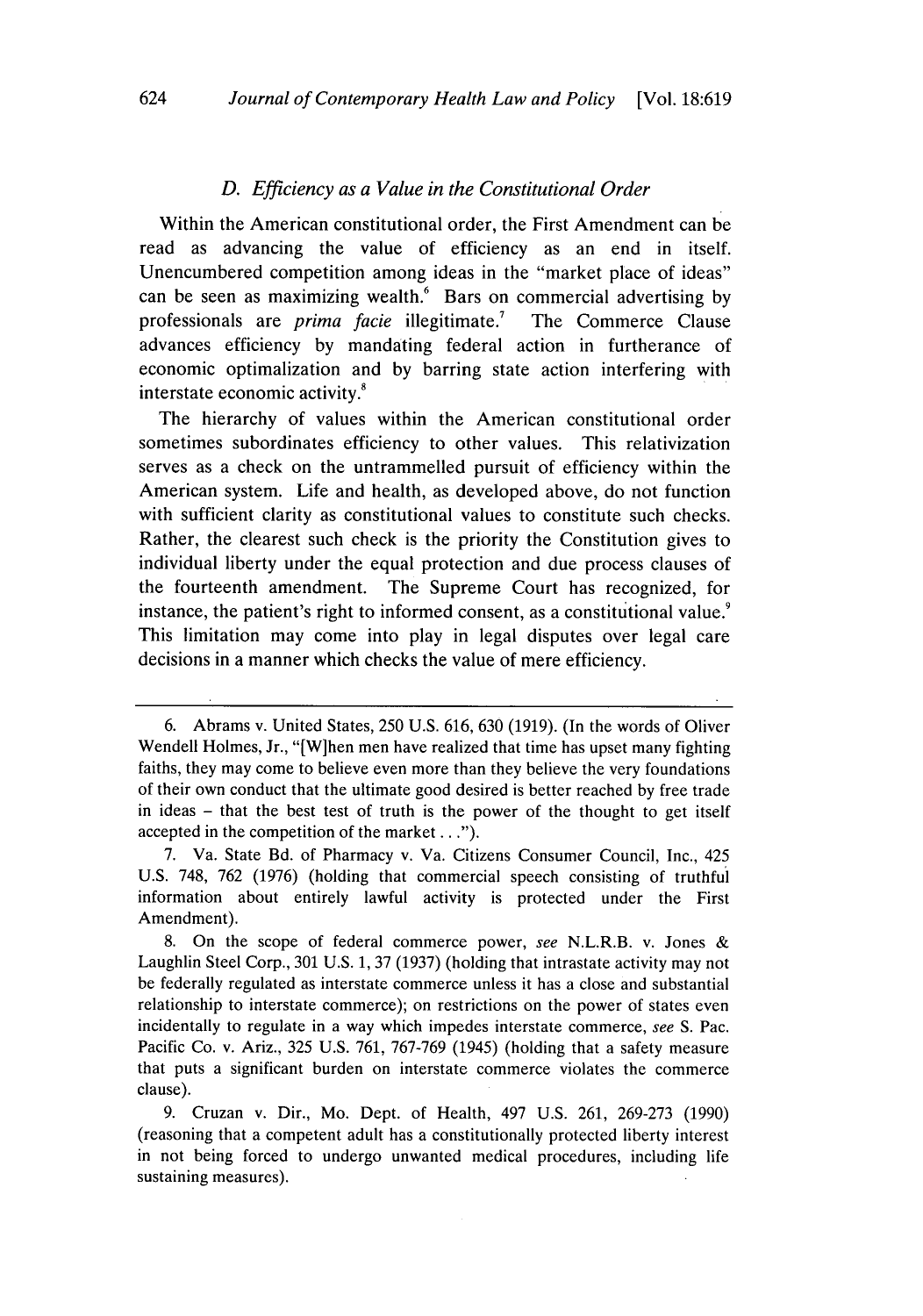In addition, there is support in American constitutional law for the idea that the value of association should take priority over efficiency at times. For example, the fourteenth amendment protection given to the parentchild relationship, although the parent cannot exercise any autonomy for the child that he or she has not been left under the constitution for him or herself.<sup>10</sup> A case like *Roe v. Wade* accords recognition to the patientphysician relationship, but essentially does so as a way of respecting the freedom of the patient.<sup>11</sup> There is also the right of the free exercise of religion under the first amendment which religiously-affiliated health care facilities could propose as a basis for giving their religious tenets priority over the claims of efficiency in the form of standard terms set under insurance schemes.<sup>12</sup> But, legally mandated terms of health care coverage tend to take the form of value judgments which are neutral and of general application, and so come within the rejection of a right to exemption represented by *Employment Division, Dept. of Human Resources v. Smith*,<sup>13</sup> with the consequence that the Constitution would at most permit the legislative grant of such exemptions, but not require them. Where legislatures have recognized such liberty for religious believers, they have tended to do so out of consideration for individual autonomy in religious choice, not for the integrity of the associations in question. Even the high water mark of protection offered by legislatures heretofore does not guarantee the degree of protection which would be needed to give religious associations dedicated to the delivery of health care services the protection they currently need against the pressures for efficiency.

The German Constitution gives a firmer and more general endorsement of the priority of the value of human associations and relationships over the pursuit of efficiency. It recognizes that the Federal Republic of Germany is a "social state."<sup>14</sup> The German constitutional order recognizes the concepts of family, church and profession as constitutive elements of society.<sup> $15$ </sup> In practice, this integration of societal relationships into the

<sup>10.</sup> Pierce v. Soc'y of Sisters, 268 U.S. 510, 534-535 (1925) (ruling that parents have the right to direct the education and upbringing of their children).

<sup>11.</sup> Roe v. Wade, 410 U.S. 113, 163 (1973) (finding the constitutionally protected right to privacy broad enough to encompass a woman's decision whether or not to terminate her pregnancy).

<sup>12.</sup> *See* Catholic Charities of Sacramento v. Super. Ct. of Sacramento County, 2001 Cal. App. LEXIS 515; 2001 Daily Journal DAR 6821 (2001) *(cert. granted).*

<sup>13. 485</sup> U.S. 660, 669-670 (1988).

<sup>14.</sup> *Supra* note 5.

<sup>15. &</sup>quot;Marriage and the family shall enjoy the protection of the state." GG Art. 6(1) (F.R.G); "Religious instruction shall form part of the regular curriculum in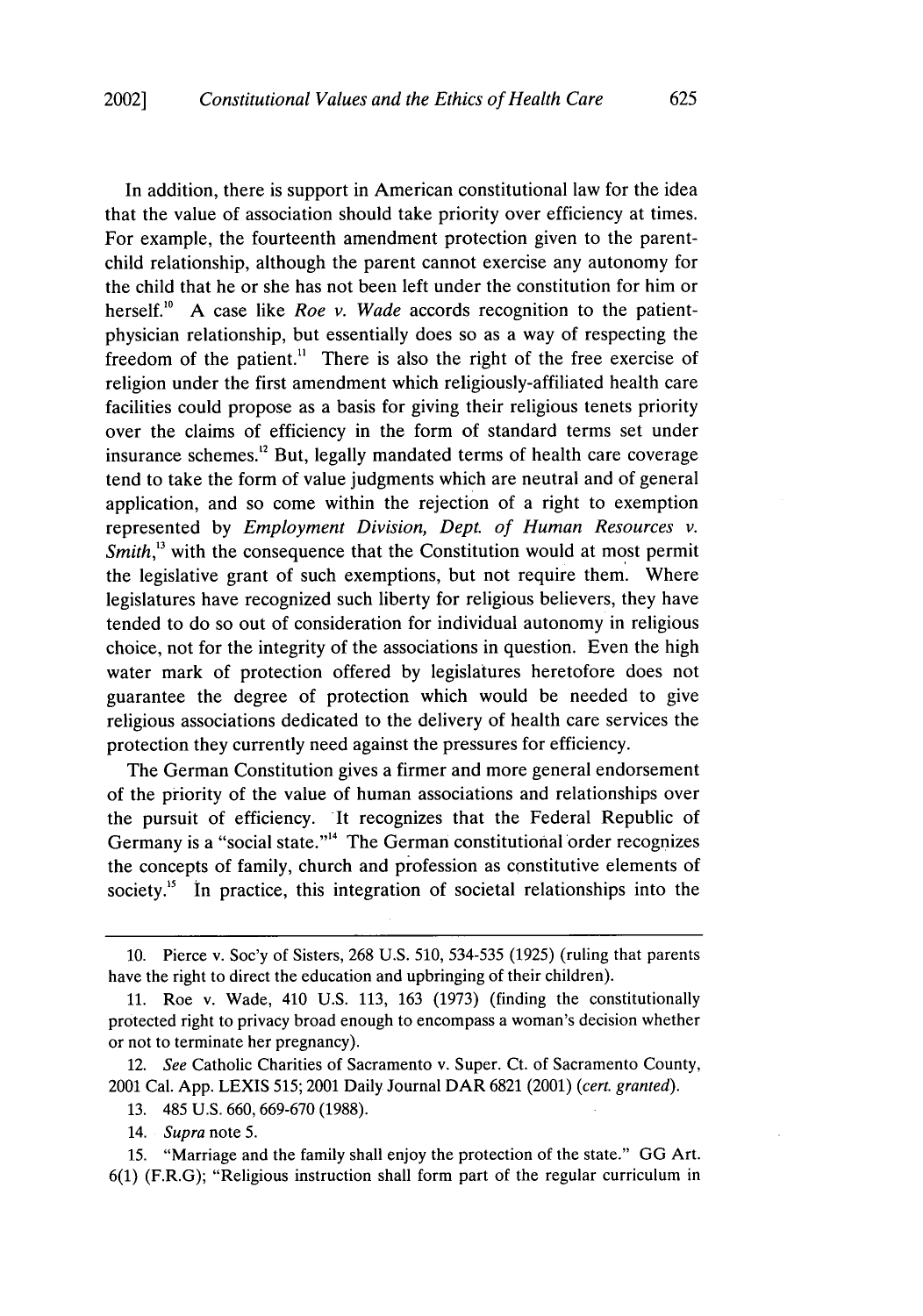626

constitutional order may not work out smoothly, or easily, as one sees in the practice of the involvement of religious associations in the abortion counseling provisions of German law.16 But it would still reward the effort for American jurists to look for parallel ways, as an offset to the forces of the market and efficiency, to give recognition in the setting of American health care decision-making to the transmission of basic values within social, family and religious relationships.

## II. A HEALTH CARE ETHIC OF **DUTY**

#### *A. A Duty to Respect the Dignity of the Person*

No duty is more fundamental to an ethics of health, or less readily explained and justified at the level of the foundations of ethics today, than the duty to respect the inviolable dignity of the human person. Disagreement about where to draw the line concretely on such issues as abortion has led to hesitancy in a moral commitment to treat people as ends-in-themselves. The technological means of differentiating and separating the process of reproduction into isolated components of living cells with potential for life means that acts which symbolize disrespect for the person in him or herself may not be directed against any specific individual.<sup>17</sup> The influence of the Millian idea that only harm to specific individuals warrants limiting the freedom of another person makes it difficult to defend a duty not to act under such circumstances, even though the harm to the moral fabric of society may be real enough. $^{18}$  Under these circumstances, health care ethics continues to need some coherent and generally accepted concept of the duty to respect the inalienable dignity of the human person.

17. Moral objections can be raised to the use of stem cell lines because they were once begun with an act destroying a human embryo. *Debate Over Cloning Puts the Political in Science,* WASH. **POST,** June 10, 2002, at A09.

18. John Stuart Mill proposed that society could justify a legal restriction on individual freedom only where it resulted in "other-regarding" harm against specific individuals. John Stuart Mill, ON LIBERTY (1869) (Chap. IV, "Of the Limits to the Authority of Society Over the Individual").

state schools, with the exception of non-denominational schools." GG Art. 7(3) (F.R.G); "All Germans shall have the right freely to choose their occupation or profession, their place of work, their place of training." GG Art. 12(1) (F.R.G).

<sup>16.</sup> Pope John Paul II, *Letter to the German Bishops* (asking the Roman Catholic bishops of Germany to withdraw from issuing certificates at Church-run counseling centers under Germany's Pregnancy and Family Assistance Act of 21 August 1995), *L'Osservatore Romano* (Weekly Edition in English) 11 February 1998, at 2.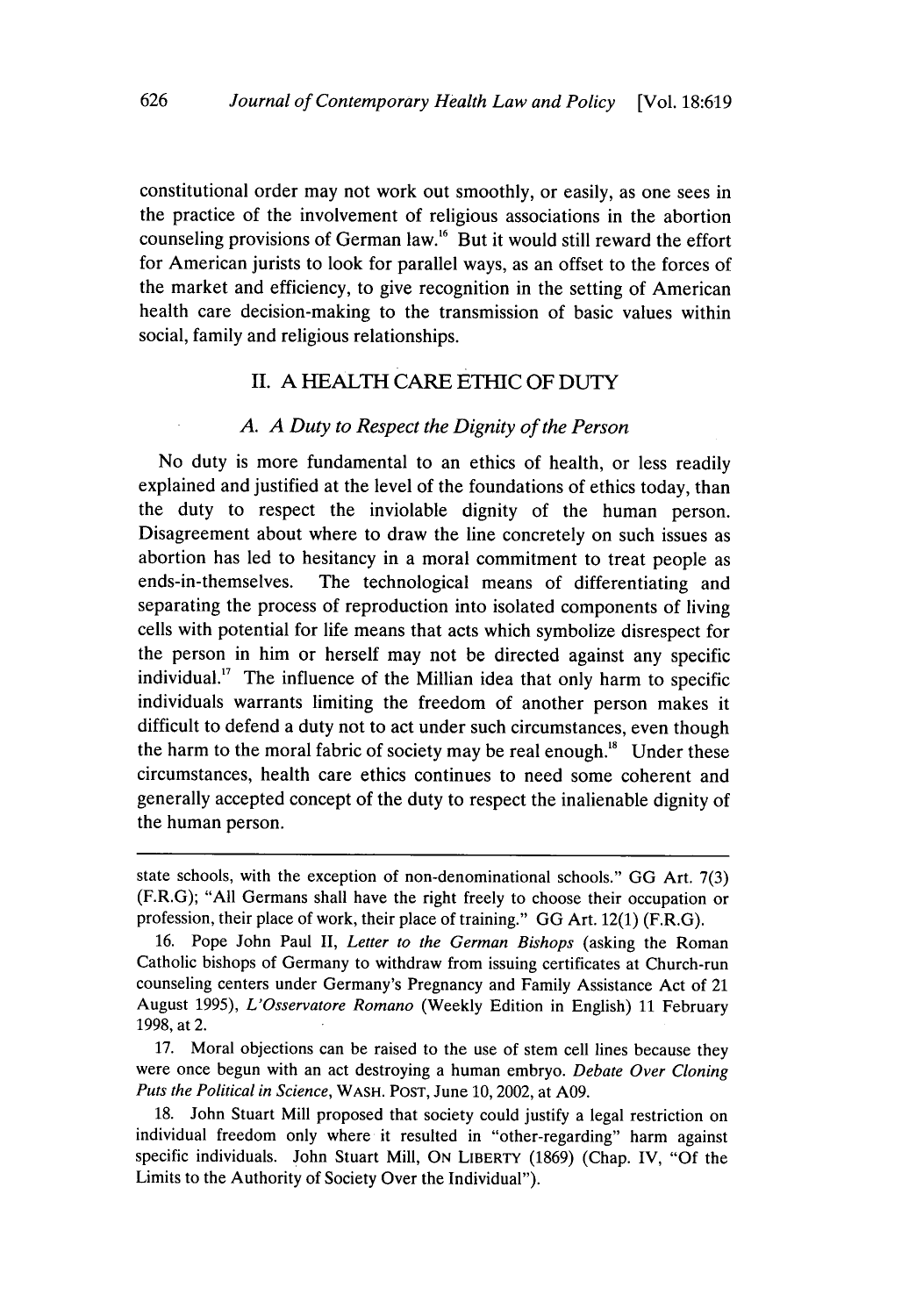#### *B. Respect for the Dignity of the Person in Constitutional Law*

Although the concept of personhood is fundamental to the American constitutional scheme, such law provides implicit support for the duty to respect human dignity. The weakness of American constitutional law on the point obviously arises through the Supreme Court's abortion decisions, particularly *Roe v. Wade.'9 Roe* both declared that a fetus is not a person without adequate philosophical support, and, more devastatingly, asserted its own authority to adjudicate the issue of abortion without the foundation of some established criteria of legal personhood.<sup>20</sup> The Court is on stronger ground in *Washington v. Glucksberg*,<sup>21</sup> holding unanimously that the individual liberty interest in suicide is subordinate to society's interest in preserving life, so that legislatures may constitutionally prohibit assisted suicide.<sup>22</sup> Here again the Court shies away from any direct endorsement of an intrinsic moral duty to respect the dignity of the individual, relying instead on historical continuity in practice and concern about the potential for economic coercion. At this point, a serious concern emerges, namely, the lack of consensus among apparently reasonable, educated people on what counts as normatively compelling arguments on such issues. It is sobering that while the United States Supreme Court endorsed the reasoning of the legislature as virtually compelling by labeling it "unquestionably important and legitimate," Judge Reinhardt writing for the Ninth Circuit offers the opinion that it did not even meet the minimal requirements of rationality, asserting that the state's interests were "at a low point.. .no matter how much weight we could legitimately afford the state's interest in preventing suicide, that weight, when combined with the weight we give all the other state's interests, is insufficient to outweigh the terminally ill individual's interest in deciding whether to end his agony and suffering by hastening the time of his death..."<sup>23</sup> The conceptual consistency and order of the German constitutional order, with its explicit acknowledgment of the inviolable dignity of the human person provides a beneficial contrast, worthy of

21. 521 U.S. 702 (1997).

22. Washington v. Glucksberg, 521 U.S. 702, 709 (1997) (ruling that there exists no constitutionally protected right to commit or be aided in suicide).

<sup>19. 410</sup> U.S. 113 (1973).

<sup>20.</sup> *Supra* note 11, at 153 (In his majority opinion, Justice Harry Blackmun stipulates that the Supreme Court has the authority to adjudicate the abortion issue without resolving whether the right to privacy in the question is grounded in the fourteenth amendment, in keeping with what he states the Supreme Court "feels" or in the Ninth Amendment as the court below had "determined").

<sup>23.</sup> Compassion In Dying v. State of WA, 79 F.3d 790, 837 **(9"** Cir. 1996).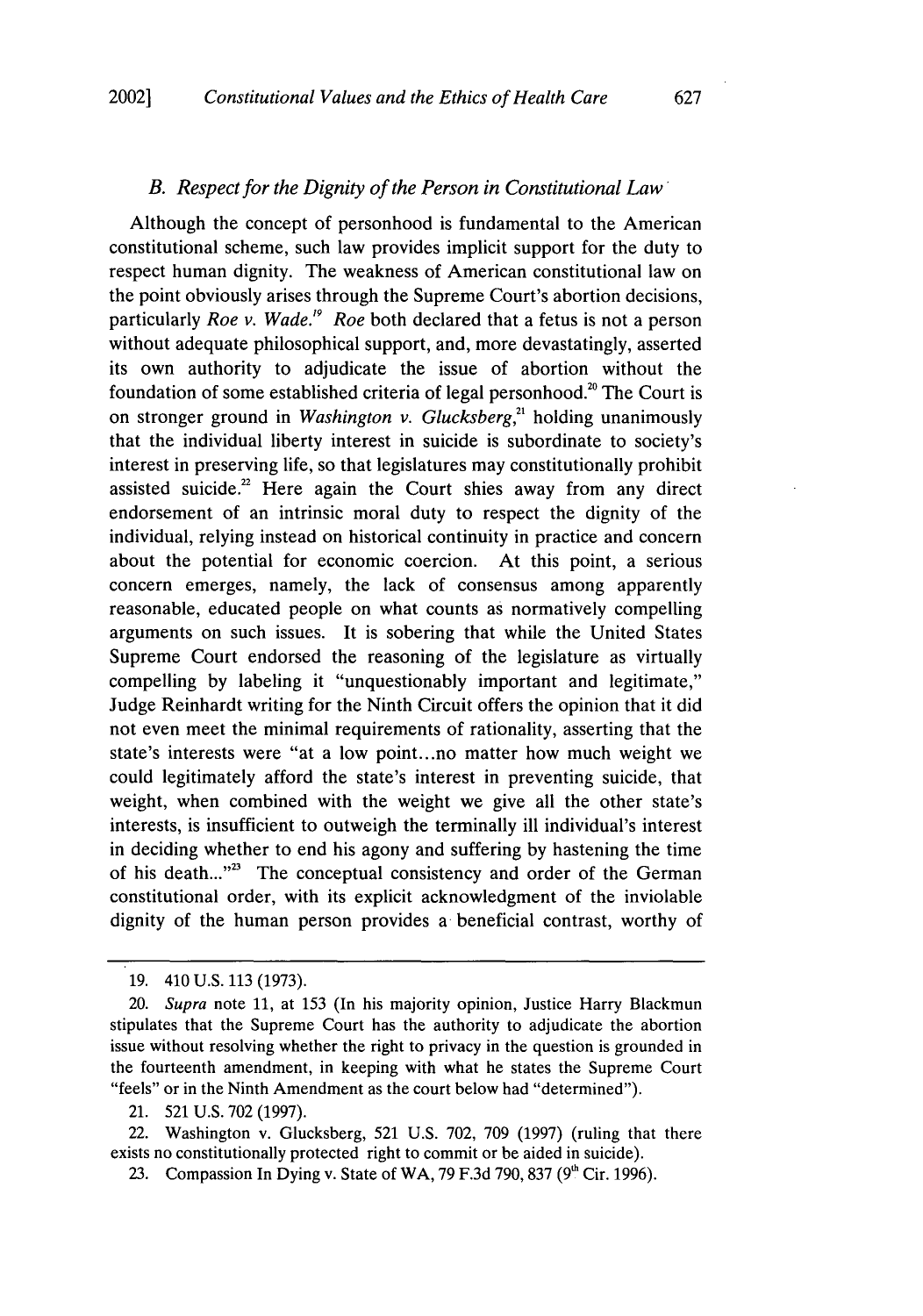ongoing study by American jurists in the quest of a stable constitutional basis for the treatment of the ethics of health care in American law.

# *C. Respect for the Covenant of Treatment*

A second duty traditionally understood as central to the ethics of health care is the duty of trust flowing from the covenant between patient and physician. In systems of managed care, the context for this duty of trust has been fractured. Physicians owe a duty to the system which may conflict with his or her duty to the patient. Functionaries within the system who do not stand in a relationship of privity with the patient are entrusted with aspects of the patient's welfare including, for instance, the custody of information. Within the patient-physician relationship itself, the duty in question becomes subject to compromise because the physician may be subject to conflicting duties or otherwise be subject to divided loyalties within the bureaucracy of managed care. Assuming that the integration of the treatment relationship within the edifice of group health care in some form is irreversible, there is a need for reliably securing trust as the appropriate basis of the relationship between the patient and the immediate caregiver. Further, there is a need for an adequate articulation of concepts describing the terms and conditions of fiduciary trust between the patient and remote or indirect providers of aspects of his or her treatment.

# *D. Respect for the Covenant of Treatment in the Constitutional Order*

In the American Constitution, the right of privacy has been held to extend to the physician-patient relationship." The privacy principle suggests that the terms of physician-patient consultation are to some degree between the physician and the patient and not subject to disclosure, for reasons of efficiency or otherwise. On the other hand, the Supreme Court has ruled that the government may impose a limit on advice given at a family planning clinic, as a condition of the clinic's receipt of federal funds.<sup>25</sup> Thus, to some uncertain extent there is a constitutional basis for valuing the freedom of consultation in the immediate physician-patient relationship. In addition, under the common law, the contract between a hospital and patient or physician and patient is

<sup>24.</sup> *Supra* note 11.

<sup>25.</sup> Rust v. Sullivan, 500 U.S. 173, 179 (1991) (The federal regulation in question required the provider to respond to inquiries about abortion, in the following terms: "the project does not consider abortion as an appropriate method of family planning and therefore does not counsel or refer for abortion").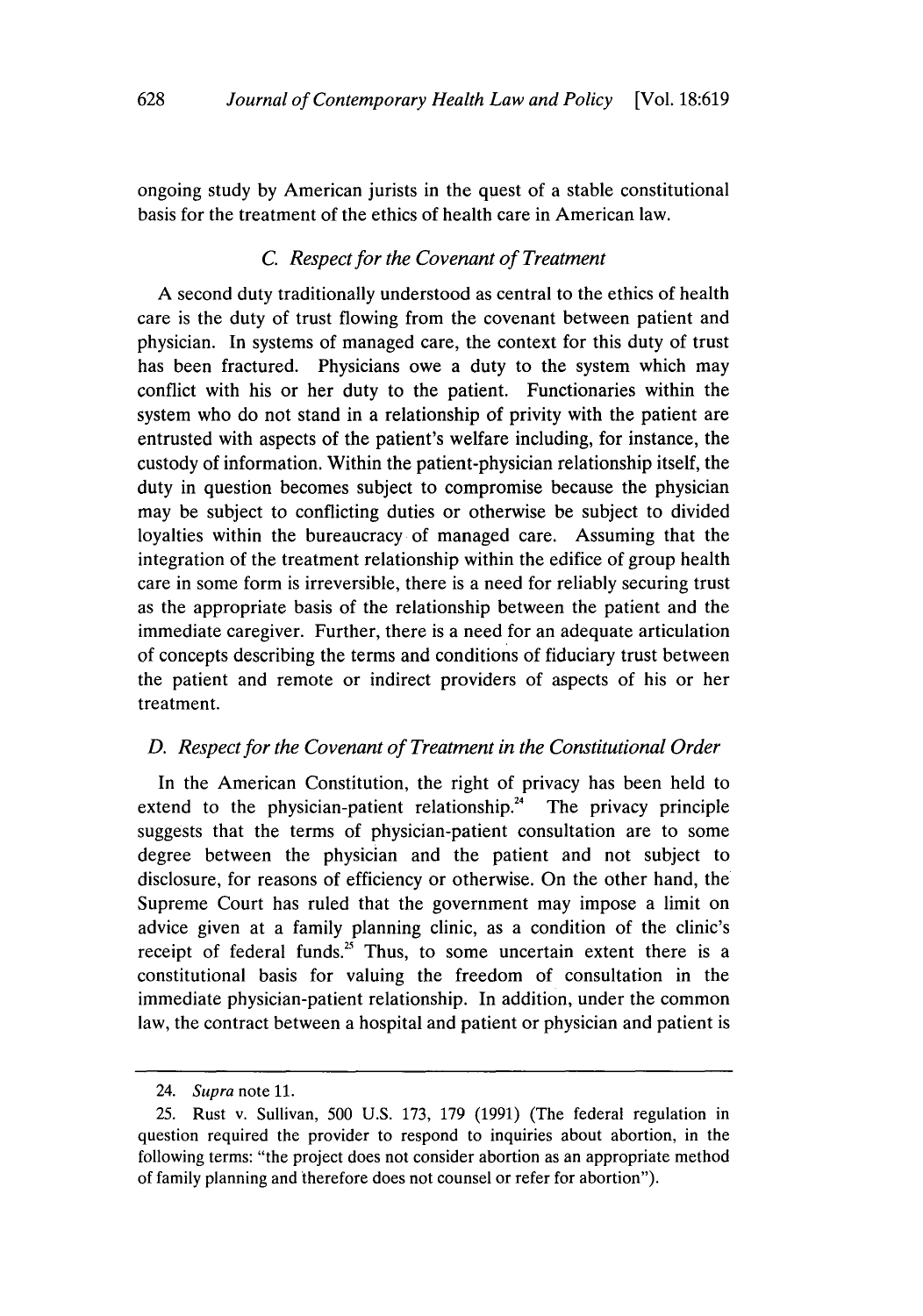considered clothed in the public interest, and thus subject to implied-inlaw terms ensuring that the patient can rely on the intrinsic covenant appropriate to physician and patient regardless of the express terms of the agreement, where these depart from the intrinsic norm.<sup>26</sup> In the German Constitution, a separate basis exists through the constitutional status conferred on the idea of a "profession." Accordingly, the ethical requirements of integrity within the medical profession have a constitutional foothold.27

#### *E. Respect for Justice in the Distribution of Health Care*

As the society engages progressively in centralized health care planning at the governmental level, duties in justice shift from the commutation of rights and duties between physician and patient to the distribution of benefits and burdens across the population. As health care services are coordinated more and more through common insurance schemes, then coverage and payment decisions **by** the insurance carrier also raise issues in distributive justice. The cost of the most effective medical technologies and treatments has become so expensive, that in some cases, no significant portion of the population can afford them except through the pooling of risks and costs. The economics of producing such technologies and delivering such services is such that they can only be carried forward through such cost-sharing schemes. While agreements to share health care costs with a pooling of risks ensure that innovative technologies and treatments will be available to some or many, the threshold expense of joining the pool cannot be afforded **by** all, introducing the separation of the population into the "haves" and "have-nots". The issues of whether such a division is compatible with social stability, let alone a societal commitment to distributive justice, and whether the creation of a universal pool **of** risks, costs and coverage does not become a political imperative are joined.

**<sup>26.</sup>** Tunkl v. Regents of University of California, **383 P.2d** 441, 445-46 **(1963)** (holding that an exculpatory clause that releases a hospital from any and all liability for the negligent or wrongful acts or omissions of its employees is against the public interest and invalid).

**<sup>27.</sup>** "The practice of an occupation or profession may be regulated **by** or pursuant to a law." **GG** Art.12(1) Rust v. Sullivan, **500 U.S. 173, 179 (1991).**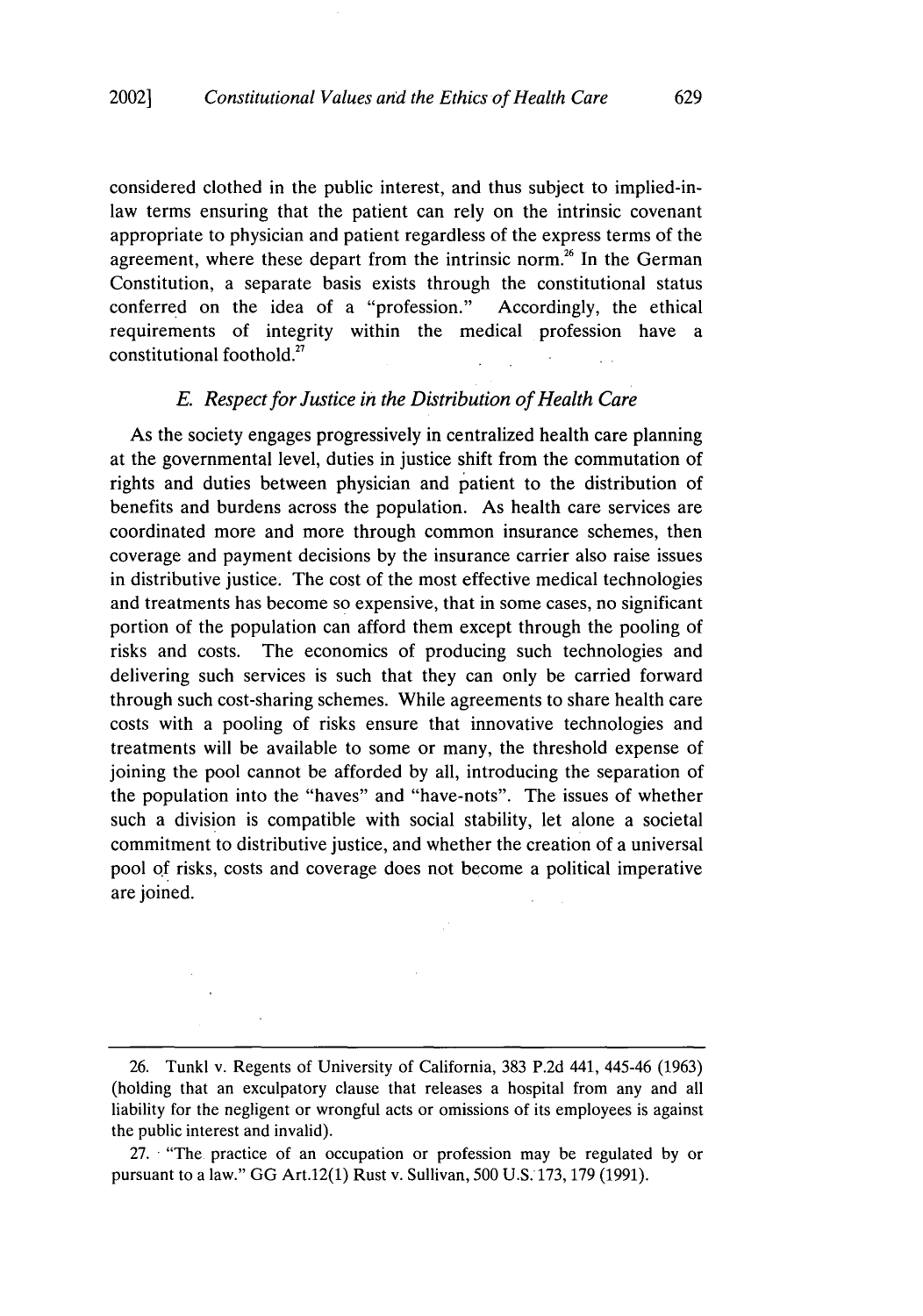# *F Respect for Distributive Justice in Health Care within the Constitutional Order*

The American Constitutional order revolves around concerns of the allocation of power and freedom. The principle of distributive justice applies in this order only to the extent of a guarantee of equal access to the market and the political process. Fuller notions of distribution justice concerned with the allocation of shares of participation in substantive goods do not apply. An example can be seen in *DeShaney v. Winnebago County Dept. of Social Services."8* In that case, the Supreme Court held that a dependent individual did not have a constitutional right to expect that the state would follow through and deliver social services with sufficient competency to ensure that he or she is protected from physical assault resulting in permanent mental and physical disability. The pervasive American philosophy is that limiting distributive justice to the equal distribution of opportunity will ensure greater economic efficiency, which, in turn, will maximize wealth.

Ensuring patterns of distribution in substantive goods is relegated to the elective considerations of the legislature. In the legislative realm, as it functions within the American constitutional order, distributive schemes tend to receive their meaning not in relationship to justice, but rather utility. Thus, as American legislatures consider devoting proportionately larger shares of their available financial means to funding more universal participation in health care, they will look to how the resulting satisfaction of the majority compares to the satisfaction which other modes applying resources would generate. This question will tend to be answered according to the relative value the average voter places on being insured against the risks of ill health in old age or against the chances of simultaneously falling into poverty,

The German constitutional order departs sharply from the American on the issue of distributive justice in health care. The German constitution provides that the Federal Republic of Germany is a social state.<sup>29</sup> The adoption of the concept of the social state commits the German constitutional order to ensuring the universal participation of the population in the basic substantive goods such as health and education, and the acceptance of the cost of doing so as a common responsibility. The commitment is conceived as one of fundamental distributive justice, as opposed to an elective duty. This commitment within the contemporary German constitutional order reflects a historical commitment predating

<sup>28. 489</sup> U.S. 189, 196 (1989).

<sup>29.</sup> GG Art. 20 (1) (F.R.G.).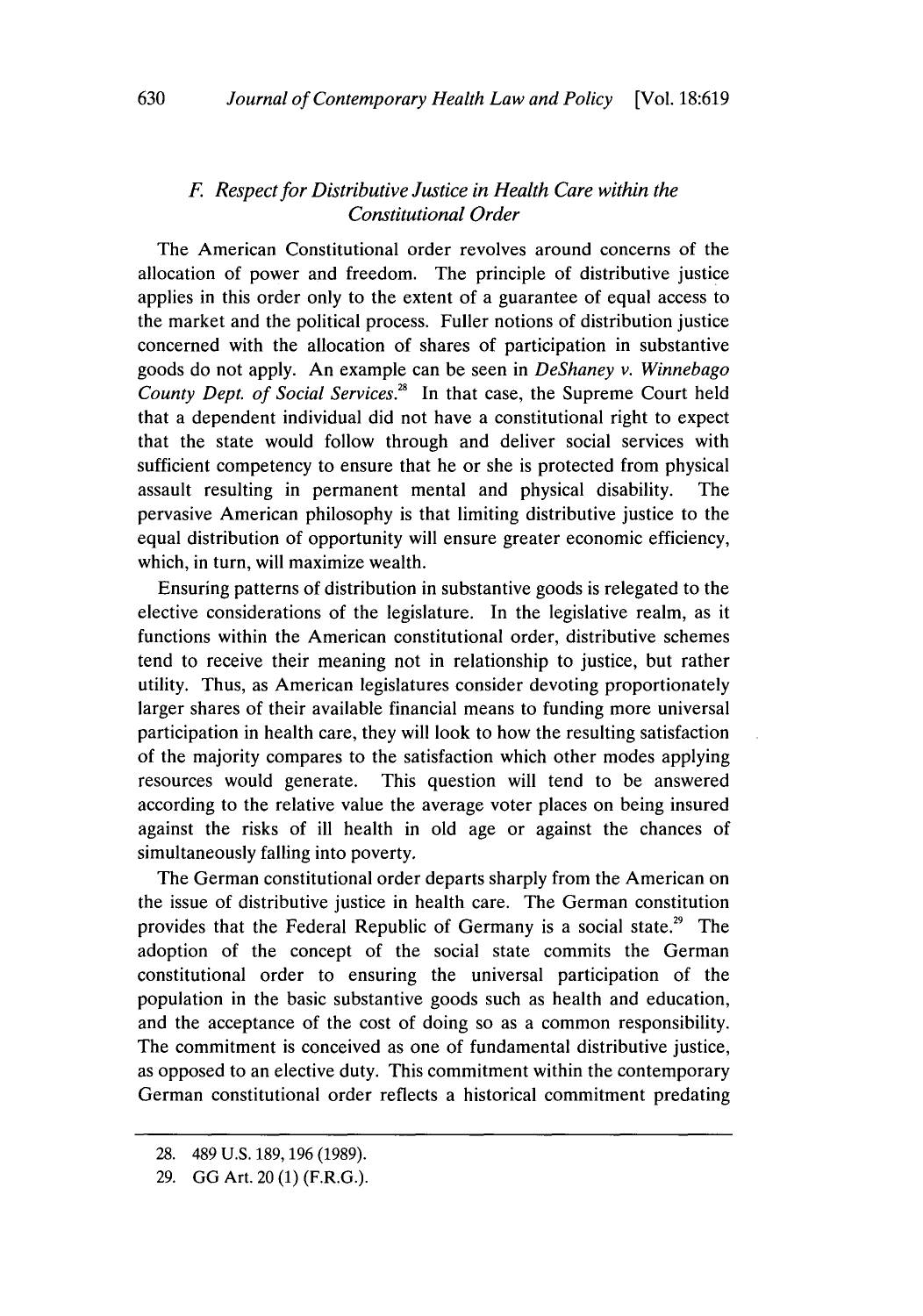the current German constitution, and reflects a corporativist and communitarian element in the German legal and constitutional tradition. American jurists attempting to come to terms with distributive issues in contemporary health care ethics can learn much through the study both of the longer German tradition and contemporary German constitutional order.

#### III. CONCLUSION

The new era in health care, now underway, pits values of patient autonomy, the integrity of associations and life and health as substantive goods, against the value of efficiency in the delivery of health care services. A fair, reasonable, and principled resolution of such conflict becomes essential to a sound health care ethics. The American constitutional order has traditionally emphasized the values of autonomy and efficiency. Its manner of ordering the priority of these values provides some limited assistance in resolving the conflicts before the health care system. Taken alone, however, the American constitutional order, as it is received from the recent past, does not give adequate direction to resolve the disputes arising between autonomy and efficiency, under the complexities of emerging circumstances. The American constitutional order leaves substantive values like life and health, traditionally organizing the activity of medicine, to the shifting preferences of the legislative process. While it gives some respect to the value of associations and basic familial and religious relationships, since the Second World War it has tended to subordinate these values to the leading themes of autonomy, equality, and efficiency.<sup>30</sup> Because the German constitutional order rests not just on the elements of respect for individual choice and market freedom emphasized in America, but, on the substantive goods implied by respect for the concept of human dignity and on the constitutive status, within the social order, of basic associations such as profession, family, and church, as well, and because it assumes a responsibility in distributive justice for the universal participation in these goods, it is in a better position than the American, as a matter of coherence at the constitutional level, to supply "the third term" that can mediate in resolution of conflicts between autonomy and efficiency. It is also in a better position to offer a constitutional basis for the resolution of all of the issues relating to the

<sup>30.</sup> The subordination of the right of association has occurred in relation to a priority accorded racial equality. *See e.g.* Shelley v. Kraemer, 334 U.S. 1 (1948) (ruling that judicial enforcement of a discriminatory term in a private contract constitutes state action in violation of the fourteenth amendment).